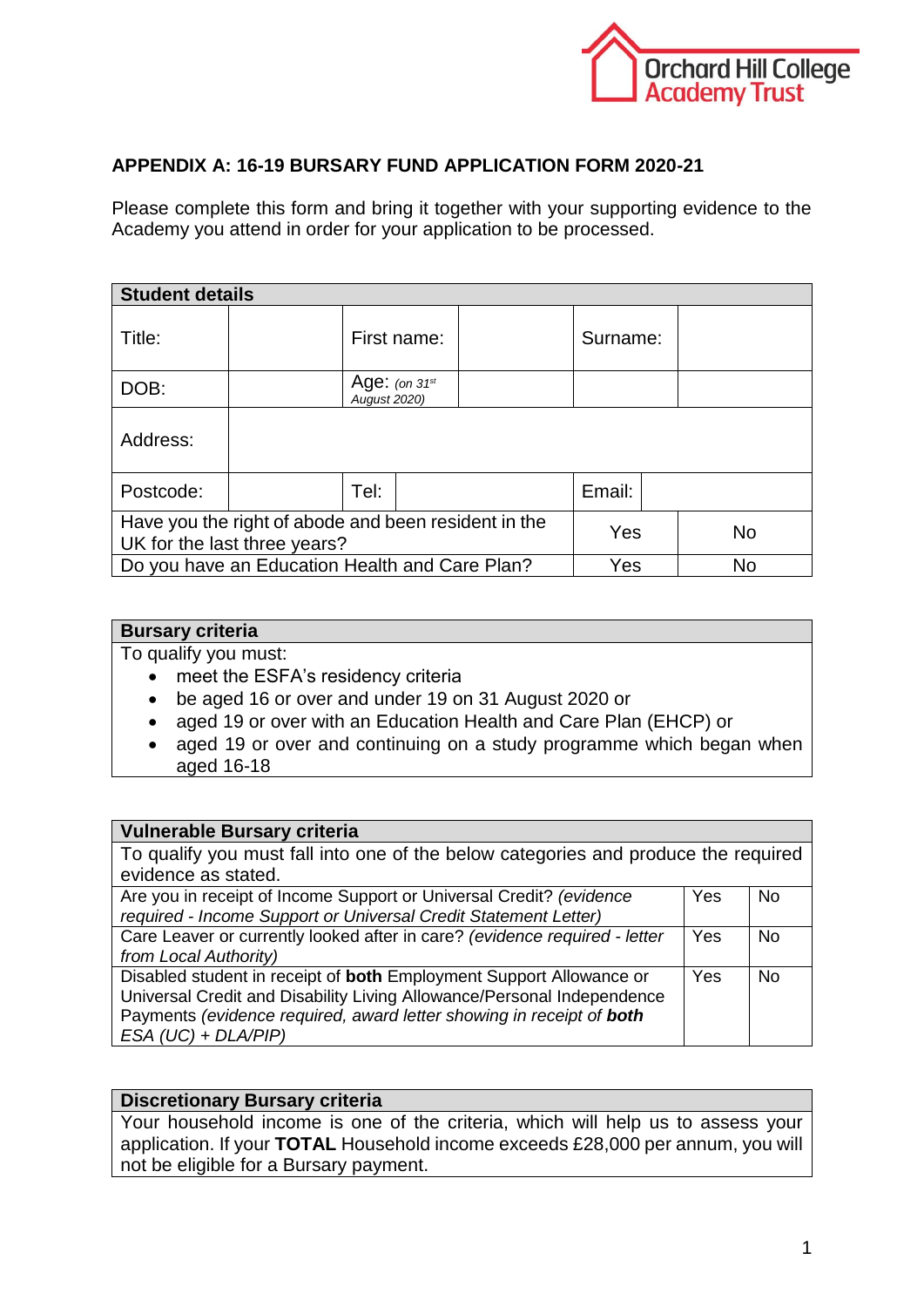

Please tick to indicate what type of evidence you have provided. If you cannot provide evidence then we cannot process your application for bursary payments.

| P60                   | Income Support/               | <b>Full Tax Credit</b> |  |
|-----------------------|-------------------------------|------------------------|--|
|                       | Universal Credit (award       | <b>Award Notice</b>    |  |
|                       | letter)                       |                        |  |
| Self-employed         | benefits/<br>Other<br>pension | for<br>Wage<br>slips   |  |
| earnings<br>(official | (award letter)                | household              |  |
| tax return)           |                               |                        |  |

## **Discretionary Bursary criteria continued….**

The amount of financial assistance you will receive is dependent on your personal circumstances. It is intended to help you with the costs of overcoming any financial barriers you may have when attending learning. Using the table below, please tell us what you will need financial assistance. This information is strictly confidential and will only be used for this assessment purpose.

| What do you need financial assistance for?       | How much will you need? |
|--------------------------------------------------|-------------------------|
| Travel                                           |                         |
| <b>Educational visits</b>                        |                         |
| Books or equipment                               |                         |
| Clothing                                         |                         |
| Specialist equipment                             |                         |
| Any other assistance or exceptional circumstance |                         |

## **Payment details**

Please note that the academy can choose to pay Bursary awards 'in kind' e.g. by purchasing equipment required or may make payments directly into the student's bank account by BACs. Please provide your bank details below as printed on your bankcard or statement.

| Name of bank or building |
|--------------------------|
|                          |
|                          |

## **Declaration**

I certify that the information I have given on this application form is true and accurate.

I understand that the information given on this form may be shared with other departments within the Academy including the Academy Trust finance team. I understand that if I withdraw from the Academy I may be liable to pay back all or some of the monies awarded to me or the Academy on my behalf.

| <b>Print Name</b>            | Date                    |
|------------------------------|-------------------------|
| Signature<br>(if applicable) | Relationship to student |